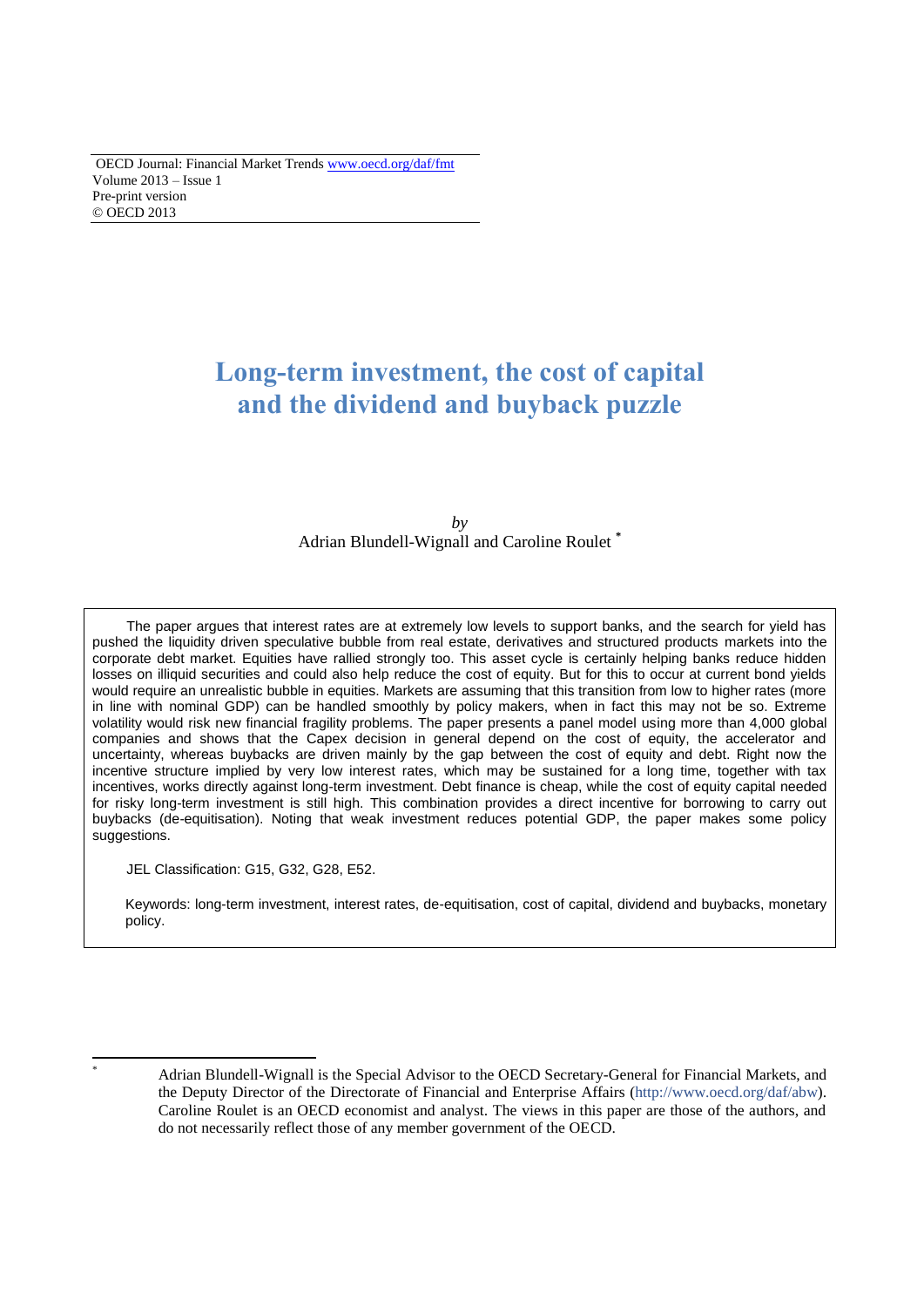## **I. Introduction**

The US Federal Reserve, the ECB, and the Bank of England have conducted a policy of low rates and/or unconventional policies of buying out along the yield curve to reduce the term premium. Most recently, announcements from the Bank of Japan suggest that they too will follow suit, and this has seen a sharp fall in the yen. A weakening yen, and a rising risk appetite for yield in Asia, also risks seeing quantitative easing spread beyond OECD economies to Asia. These policies are expressly designed to help banks recover and deal with bad loans and to help the economy by encouraging risk taking: to increase the relative attractiveness of corporate debt and equities, both of which may be used to finance long-term investment. Portfolio investors have indeed taken more risk, forced out of low-yield low-risk assets in the search for higher yields in equities and corporate bond markets. This has led to an extraordinary rally in higher yielding corporate bonds, and the equity market too has rallied strongly. But so far this increased portfolio risk taking has not translated into a surge of capital spending at the company level. The US economy is picking up only moderately, and unemployment remains stuck at high levels. The traditional job-producing cycle that is created by new net investment has not materialised as in past cycles. In Europe, the recession seems to have gathered pace in early 2013, banks continue to cut lending and there is certainly no sign of any pick-up in business investment.

At the same time corporate borrowing has been strong, equity issuance weak, and companies have frequently decided to return cash flow to shareholders in the form of dividends and buybacks. The aim of this study is to explore this puzzle in more detail. It does so by using microeconomic data on cash flow, capital expenditure, dividends, and buyback decisions of thousands of observations from non-financial companies included in the MSCI global stock index. Section II looks at some of the macroeconomic indicators of the distortionary responses to the financial crisis that may be distorting investment decisions. Section III then looks at some of the microeconomic characteristics of the data and the capital expenditure, dividend and buyback outcomes. It hypothesises that the high level of uncertainty, the low cost of corporate debt and the high cost of equity funding is favouring dividends and buybacks at the expense of investment. Panel regression techniques are then used to explore whether this hypothesis is supported by the data in section IV. Finally, some concluding remarks are made in section V on the likely causes of the failure of policy to translate into better economic performance, and what areas policy makers might look to improve this situation.

## **II. Macroeconomic Influences on the Investment Incentives**

The effect of unconventional monetary policy, including the compression of term premium and risk premiums by buying out along the curve is shown for the United States in Figure 1. The search for yield on the part of investors has led to a rally in non-Government paper, as the risk free sovereign yield has declined to record low levels (the USA 10-year bond rate is below 2% in early April 2013). While the financial crisis began with excess leverage on the part of banks and households, currently being unwound in a massive deleveraging, that bubble is being transferred to the securities markets and the corporate sector, which is now issuing debt to lock-in low rates. In Asia as well, corporate issuance is in a bubble phase, with many low quality and even unrated issues being many time over-subscribed.<sup>1</sup>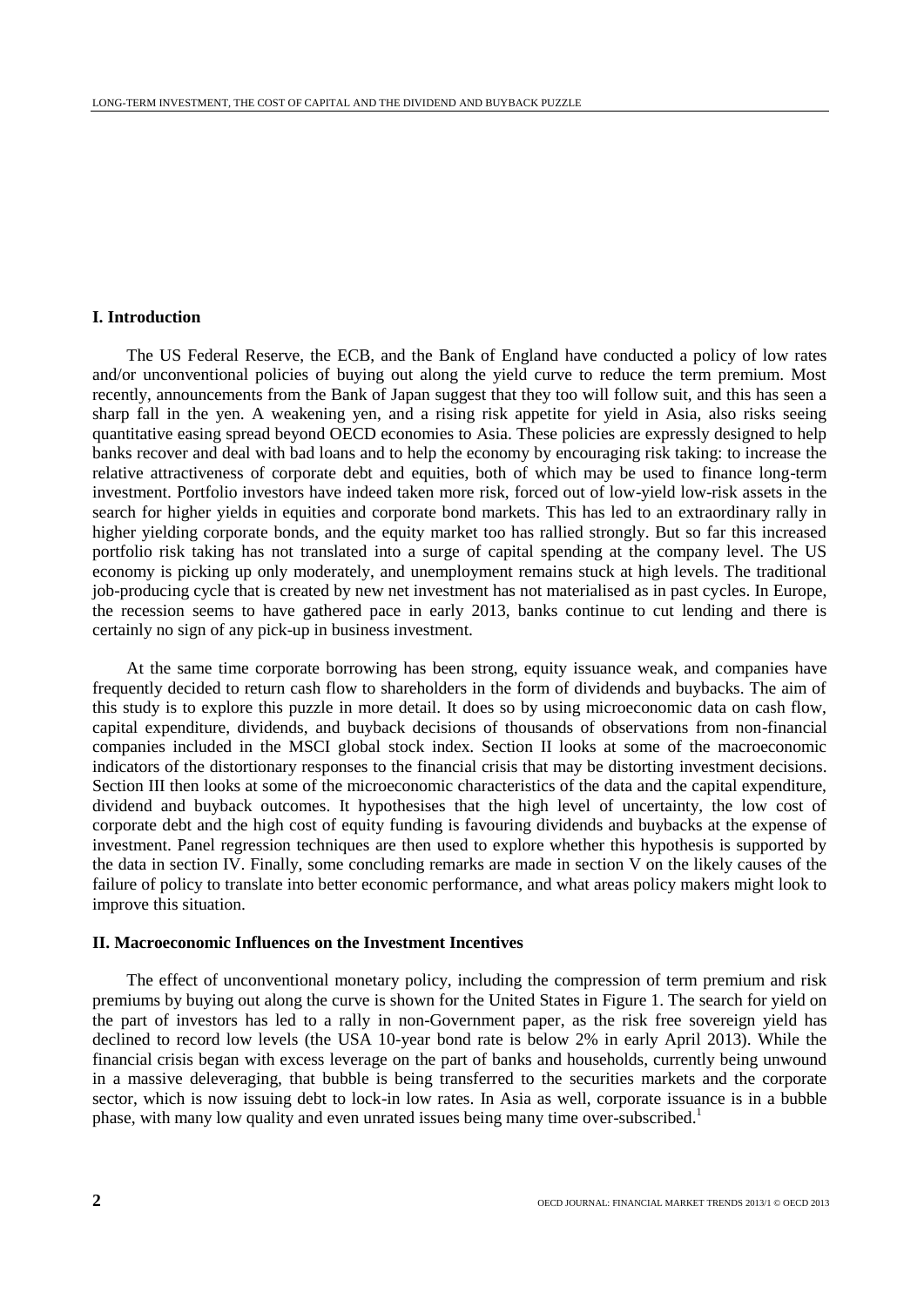# *Extreme low interest rates do not provide an incentive to invest<sup>2</sup>*

With respect to bond financing, the interest rate on corporate debt (i) must be consistent with the bond investor's required return  $(r)$  given the personal tax rate  $( t )$ :

$$
r = i * (1 - t) \tag{1}
$$

The cost of equity  $(k)$  to the company is the dividend yield  $(d)$  plus the ex-dividend nominal return for a dollar invested  $(g)$ :

$$
k = d + g \tag{2}
$$

For the equity investor the cost of the company retaining that dollar for investment is reduced by the dividend tax ( td ) not paid on the dollar (not distributed) but evaluated at the capital gains tax ( tg ) that will be paid (for simplicity assumed to be paid on an accrual basis), so the cost of a dollar invested for the shareholder is<sup>3</sup>:

$$
c = \frac{1 - td}{1 - tg} \tag{3}
$$

The dividend and growth (ex-dividend nominal return) must be consistent with the equity investor's required return on the retained dollar invested ρ: i.e. the after tax dividend paid divided by cost of that retained dollar c. plus the growth arising from the investment taxed at the capital gains tax rate:

$$
\rho = \frac{(1 - td)*d}{c} + (1 - tg)*g \tag{4}
$$

And substituting for c:

$$
\rho = (1 - tg) * (d + g) \tag{5}
$$

Finally, capital market arbitrage requires that the investor's return on both debt (the investor can invest in the risk free asset) and equity, adjusted for the equity risk premium  $\sigma$ , must be equal,

$$
r = \rho - \sigma \tag{6}
$$

So that substituting for ρ and r:

$$
i * (1 - t) = (1 - tg) * k - \sigma \tag{7}
$$

Notice that dividend taxes drop out, implying they are neutral for a dollar of earnings retained for investment. Taxes on dividends are taxes on profits generated and distributed; only taxes on the dollar invested is relevant in the case of a dollar retained for investment. The cost of equity capital for a retained earnings investment is:

$$
k = \frac{i*(1-t)}{1-tg} + \frac{\sigma}{1-tg} \tag{8}
$$

Figure 1 shows an empirical calculation of the cost of equity  $k^4$ . Since 2000, the US cost of equity has drifted upwards from 8-3/4%, spiking at 11-1/4% at the end of 2008, and currently around 10%. This occurred at the same time that the cost of corporate debt trended downwards for the past two decades in one of the greatest bull markets in fixed income of all time, so the cost of debt-financed investment is now very low. The Moody's AAA US corporate bond average is sitting at 3.9% currently, from 7.75 at the start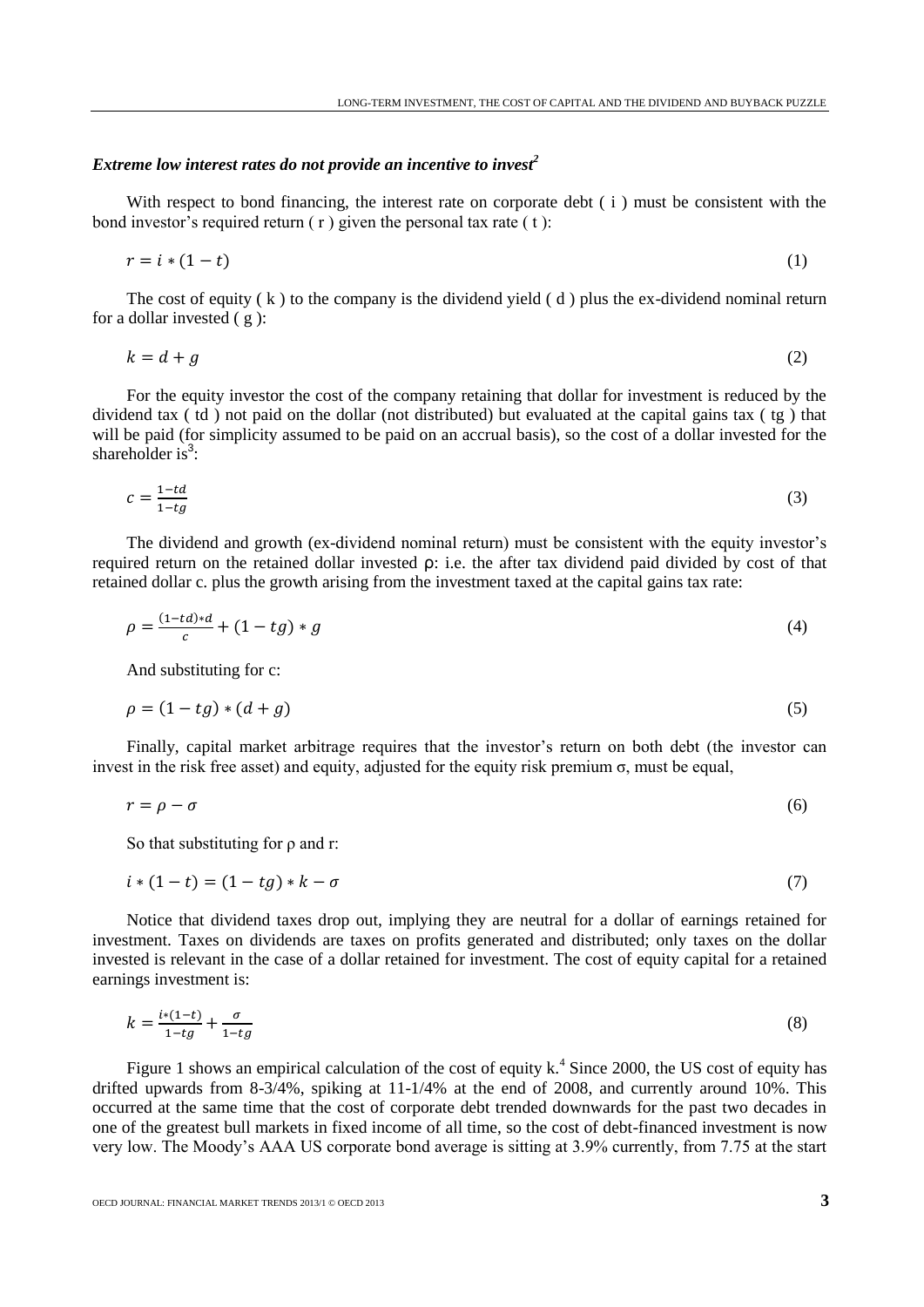of 2000. The BAA corporate bond rate fell from 8.3% in 2000 to 4.9% at present, and the Merrill Lynch-BoA below-investment grade high yield average index fell from 11% to 6.4%. For the first time in history, the high-yield bond in the USA is less than the earnings yield on equities in the S&P500. The wedge between the cost of debt and the cost of equity has widened sharply since 2000, i.e. the risk premium σ has risen sharply. This has greatly increasing the incentive to issue debt and retire equity.



**Figure 1: The US Bond Bubble and the Incentive for De-equitisation**

The cost of a dollar of debt to the firm is simply  $(1 + cr)(1 - tc)$ , where cr is the credit risk premium. The equity risk premium is:

$$
\sigma = (d+g) * (1-tg) - i * (1-t)
$$
 (9)

Table 1 shows a hypothetical example of some of the sheer extent of the incentive to do buybacks. In the first column of Table 1 the risk premium for something like the current situation is 6.5%: assuming a normal earning growth of around 6%, a dividend yield of 3%, an extremely low risk free rate of 2%, a 15% capital gains tax and a 40% personal rate. In the second column, if the bond market returned to a more normal level in line with nominal GDP of 4.5%, the risk premium could fall to 5%, without any impact on the cost of capital at 9%. In the third column, with bonds at 2%, there is an enormous incentive to carry out share buybacks to boost share prices and returns to investors and, ultimately, to reduce the cost of retained earnings for investment. In this example, the share price rally needed to return the risk premium to the normal level of 5% would be 240%, an extreme bubble on any criteria. This would have the advantage of reducing the cost of capital, but at the cost of financial fragility concerns arising out of the bubble (excess leverage) and of a sharp reversal in equity prices when interest rates did rise. Such exuberance could be avoided by raising taxes (loose monetary policy plus tight fiscal), as shown in the fourth column, to keep the risk premium low alongside low interest rates. But this seems hardly sensible, as it raises the cost of equity and works against capital spending.

The current policy of extreme low interest rates does not provide an incentive to borrow to invest. The company can retain earnings, invest them at the risk free rate, and drive up the share price to the point where the risk premium is normalized. At this point—provided the low rate of interest is sustainable—the firm would invest again to grow earnings and share prices in line with trend growth. From the investors'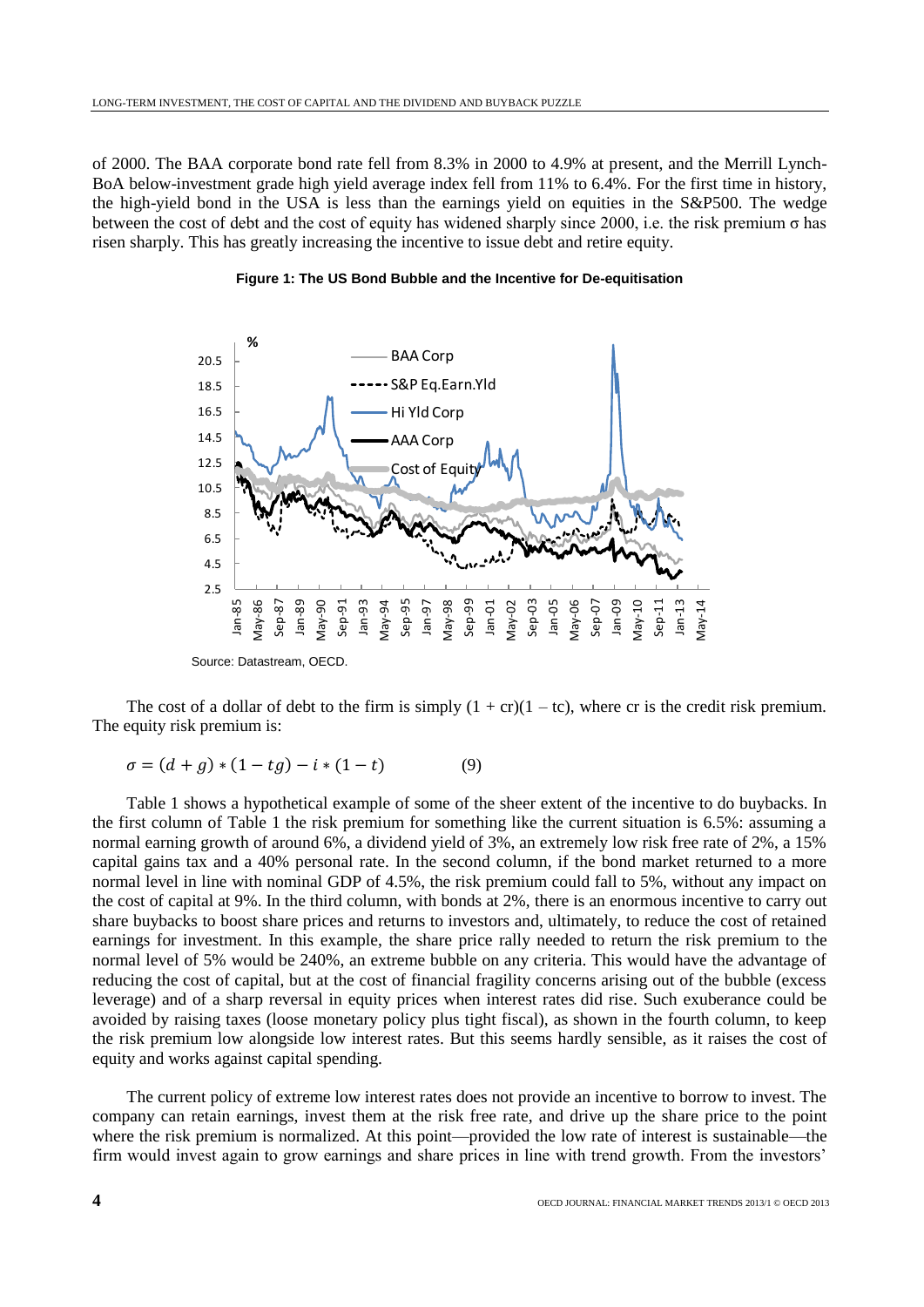point of view, the buyback strategy has the added advantage of capital gains tax deferral for the investor. The above equations and example are based on the assumption of the taxation of accruals, but taxes are typically collected when capital gains are realized. The boosting of share prices does not incur taxation until the shares are actually sold.

If the extremely low bond rate is not sustainable, this strategy to reflate the economy is flawed and carries with it new financial risks: the improvement in the values of structured products, margin finance products, ETFs, bonds and equities will only help banks, investors and the economy for a temporary period of time. The reversal of bond yields will affect all of these assets in a negative way.

|                                  |       |       | <b>Current With equil With buy</b> | Raise cap. |
|----------------------------------|-------|-------|------------------------------------|------------|
| <b>Variables</b>                 |       | bond  | back rally                         | gains tax  |
| Tax rate                         |       |       |                                    |            |
| Personal (t)                     | 0.400 | 0.400 | 0.400                              | 0.400      |
| Capital gains (tg)               | 0.150 | 0.150 | 0.150                              | 0.310      |
| Corporate (tc)                   | 0.300 | 0.300 | 0.300                              | 0.300      |
| Perpetual earnings growth        | 0.060 | 0.060 | 0.060                              | 0.060      |
| Risk free interest rate (i)      | 0.020 | 0.045 | 0.020                              | 0.020      |
| Credit risk premium (crp)        | 0.022 | 0.022 | 0.022                              | 0.022      |
| Corporate rate after company tax | 0.029 | 0.047 | 0.029                              | 0.029      |
| Share price par value 1.0        | 1.000 | 1.000 | 2.429                              | 1.000      |
| Dividend cents per 1 dollar      | 0.030 | 0.030 | 0.030                              | 0.030      |
| Dividend yield (d)               | 0.030 | 0.030 | 0.012                              | 0.030      |
| Cost of capital (k)              | 0.090 | 0.090 | 0.072                              | 0.090      |
| Equity Risk premium              | 0.065 | 0.050 | 0.050                              | 0.050      |

**Table1: Hypothetical Examples of the Risk Premium, Cost of Equity and Taxes**

Source: OECD

# *Company buybacks and borrowing trends in the global economy*

# *The MSCI companies and the USA*

Figure 2 shows cash flow on the right hand vertical axis, and on the left hand side capital expenditure, long-term borrowing and the sum of dividends and buybacks, all expressed as share of net sales, for the 4981 non-financial companies in the global MSCI stock index. The median firm values are shown. These key outcomes of the board room decision show the following median characteristics:

- Capital expenditure in the MSCI companies fell from 6% of sales in 1997 to around 4.5% 2 years into the crisis, before recovering slightly to 5% by 2012.
- From 2005 dividends and buybacks rose from around 1% of sales to 2-3/4% in 2012. In contrast to investment, borrowing rose from 1-3/4% of sales in 2005, accelerating to 5-3/4% of sales in the latest year 2012.

Figure 3 shows the same variables for those US companies in the MSCI global index.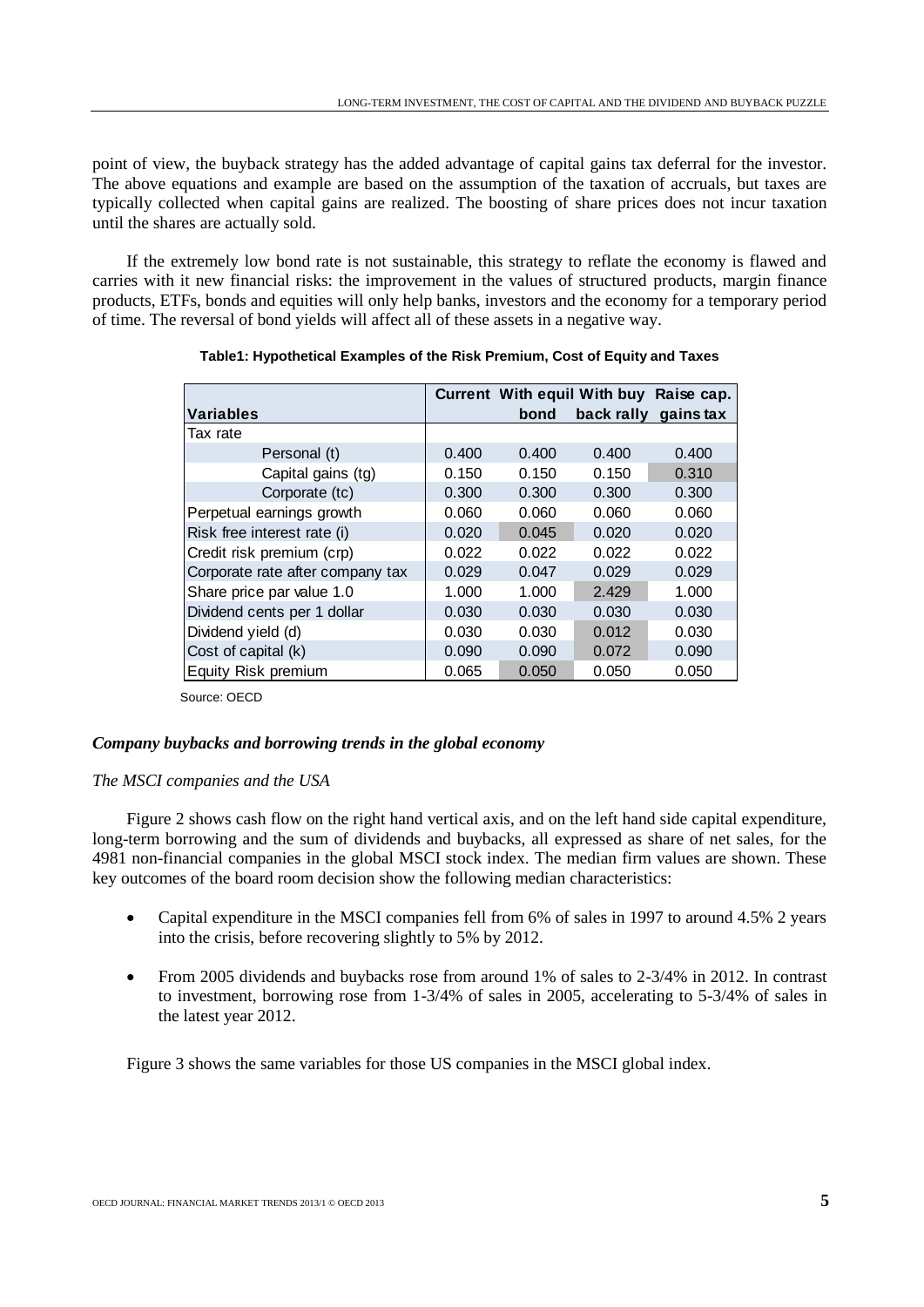



Source: Bloomberg, OECD



**Figure 3: US Companies, Cash, Borrowing, Capital Expenditure and Buybacks**

Consistent with the price bubble in corporate debt markets, shown in Figure 1, US corporate borrowing has accelerated strongly since 2004. From 0.5% of sales in 2004, it rose to 4% of sales in 2007, dropped back to 2-3/4% in the 2 years following the crisis and, responding to the search for yield, rose to 6% of sales in 2012. In contrast to this, US companies have seen investment in a trend decline as a percentage of sales since 1997, with only a modest pick up along with corporate cash flow in 2011 and 2012.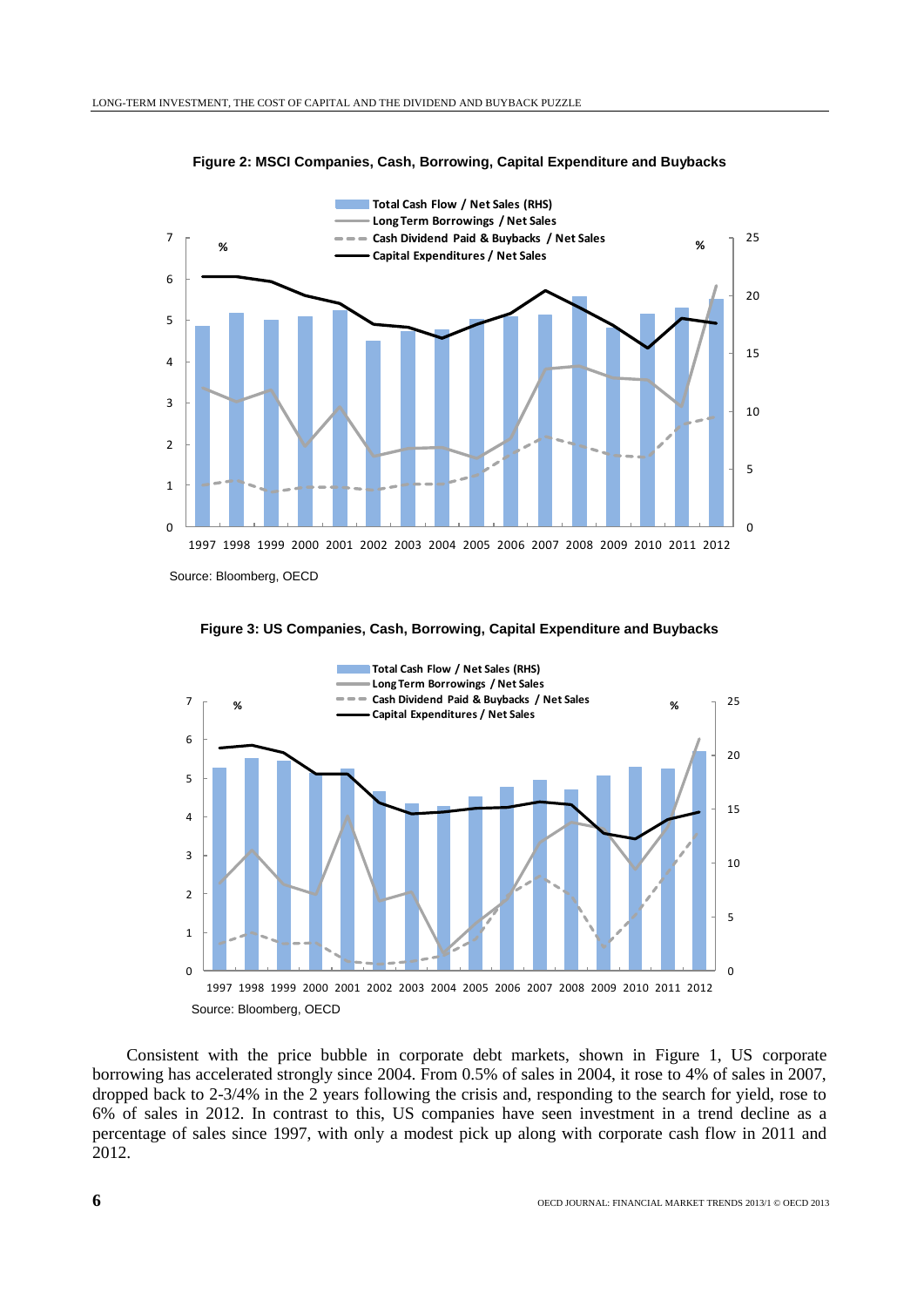## *The case of Japan*

The case of Japan in Figure 4 shows a very weak picture of investment—which has essentially halved as a share of sales since 1997. Cash flow is very low compared to international peers, only 9% of sales in 2012 compared to 20% for the USA. While the effects of the business cycle are evident, the unusual pattern of corporate behavior in Japan highlights a number of structural factors that other countries should take note of:

- Decades of low interest rates will not stimulate private investment following a period of chronic over investment, excessive borrowing and banking crises in the 1980s and 1990's.
- The keiretsu structure which includes cash flow sharing, while reducing idiosyncratic risk at the firm level, increases the correlation of firms in respect to market and global risks.<sup>5</sup>
- External forms of finance are weak in bank dependent industrial groups. When banking crises arise, investment is directly constrained. The failure to deal with the bad loan problems in banks, keeping zombie companies alive instead of cutting them off has contributed to the poor investment situation. The hope that banks would recover via operating profits and gradual writeoffs—implying regulatory forbearance—has not been a successful strategy.





## *Europe*

Europe, while more dependent on banks than the USA, does have a developed corporate bond market. Cash flow is a little stronger overall than for Japan, but less than for the Unites States. There is a strong correlation between cash flow and capital expenditure, and the fall in both following the tech bust in the early 2000's is notable. Subsequently, both cash flow and long-term borrowing picked up from 2004 until the eve of the financial crisis. Dividends and buybacks rose during this period. Subsequently, borrowing fell sharply between 2008 and 2010, as did buybacks, cash flow and investment. Investment of companies has fallen as a share of net sales from 5-3/4% in the late 1990's to 3-3/4% of sales by 2012.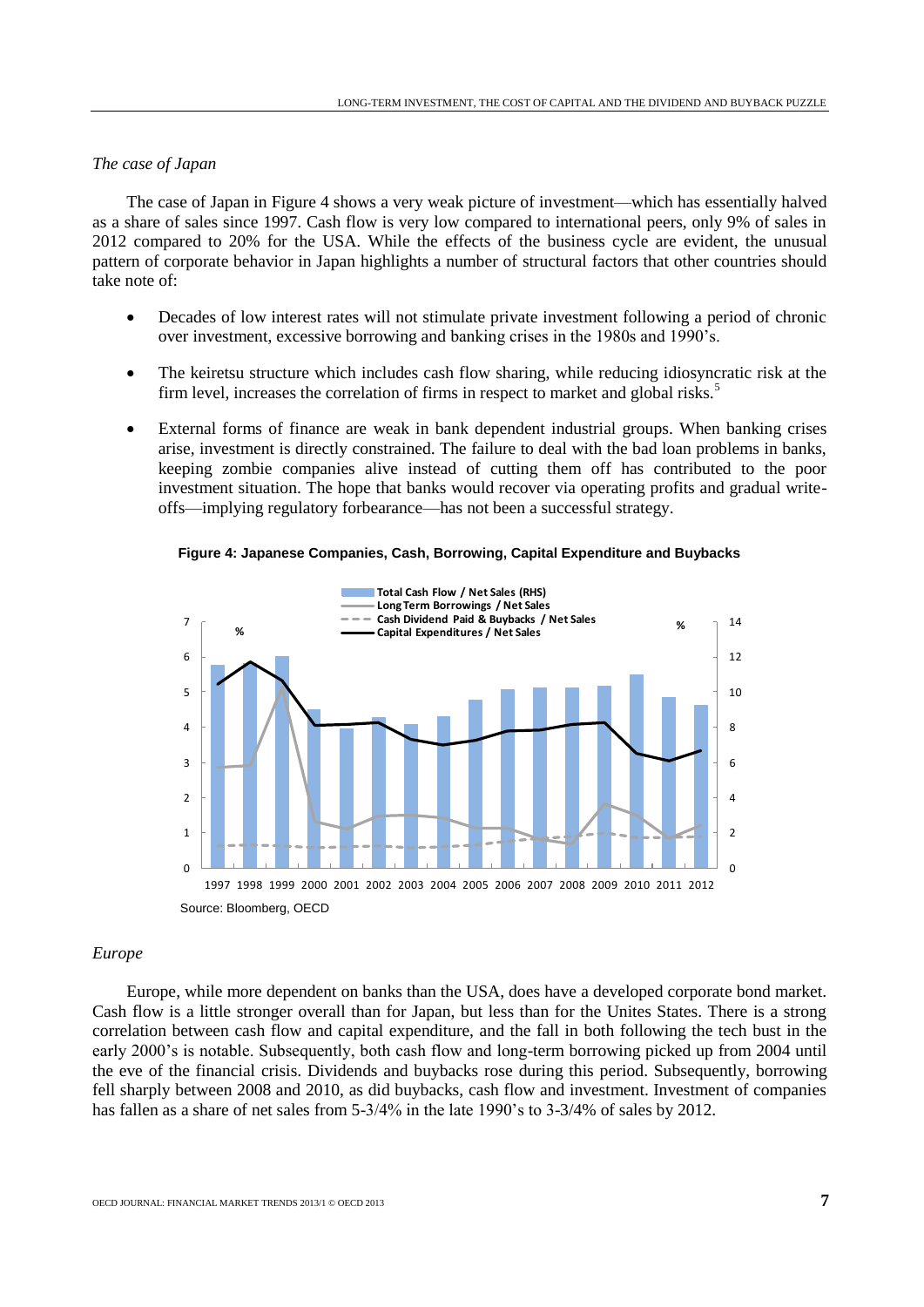



*Developed Asia*



**Figure 6: Developed Asia: Cash, Borrowing, Capital Expenditure and Buybacks**

This group, which includes Hong Kong, Singapore, Australia and New Zealand, is shown in Figure 6. It is notable that investment is overall higher, within the range of 6-8% of sales (versus 3-1/2% to 6% range in the advanced countries) and it has shown no sign of any trend decline. Long-term borrowing picked up markedly since 2002, rising from 4% of sales in 2000 to over 10% in 2008, and there is a clear correlation with both capital expenditure and buybacks since the mid 2000's. Cash flow is more robust than in the other developed countries and regions, at a stable 20% of sales (versus 15% to 20% in the USA, 12%-16% in Europe and 10%-15% in Japan).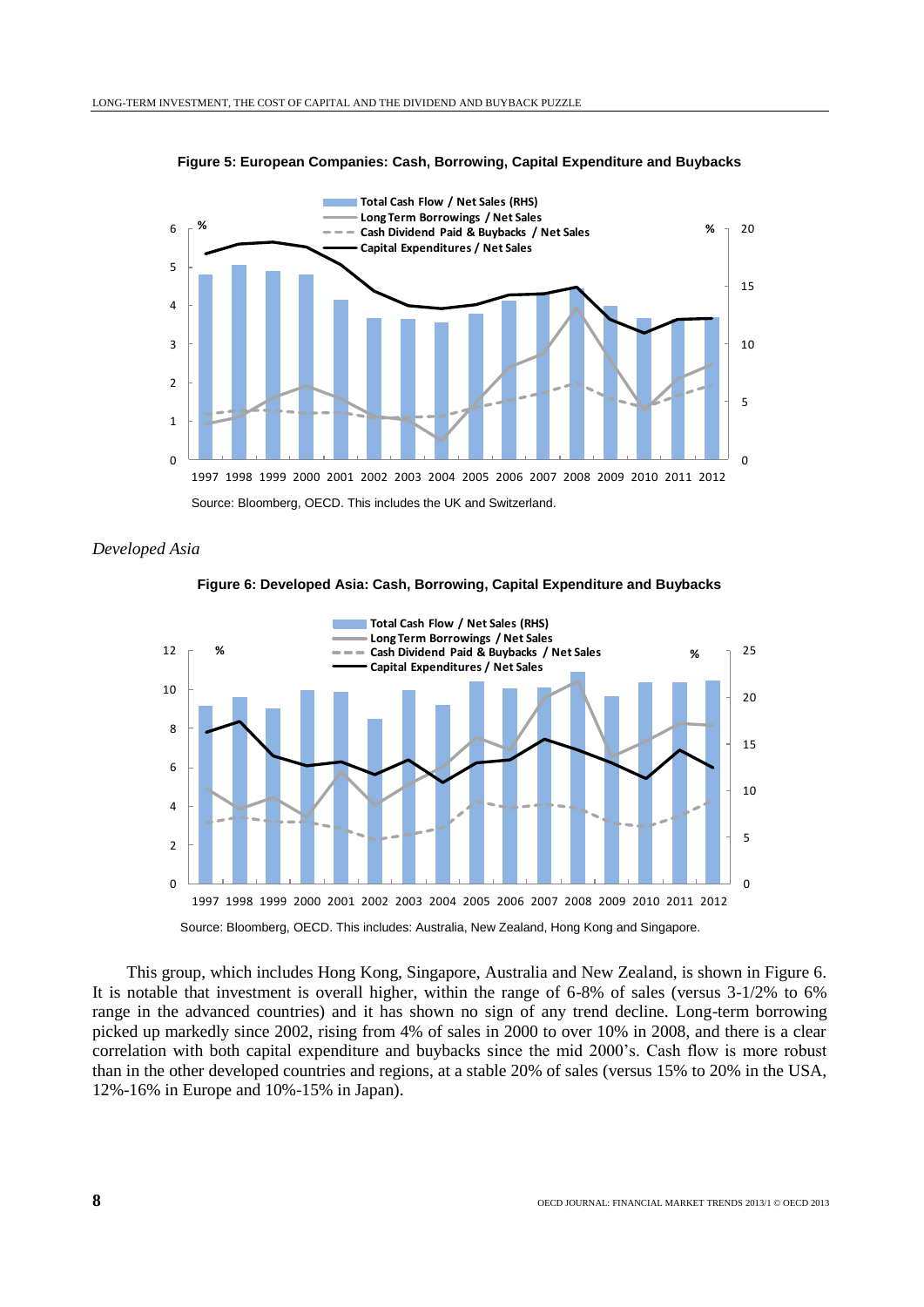## *The Emerging Market Countries*

The emerging countries exhibit a very close correlation between cash flow and investment. This group consists mainly of the BRICS, Korea, Taiwan, and some smaller countries. Long-term borrowing in debt markets is relatively small, collapsing after the Asia crisis from 7% of sales in 1997 to 3-1/2% in 2000. Subsequently, there has been a slow recovery back to around 6% of sales in 2012. Buybacks have picked up somewhat, but to a modest level of 2-1/2% in 2007 and 2012.



#### **Figure 7: Emerging: Cash, Borrowing, Capital Expenditure and Buybacks**

## *Summary*

In sum, the buybacks and borrowing trend is a phenomenon mainly in North America and Europe. Japan shows very low cash flow and investment is in a trend decline. Developed Asia has the strongest investment with long-term borrowing playing a role in investment, with only moderate buybacks. Cash flow and moderate borrowing drives the investment in emerging countries.

# **IV. Determinants of Long Term Investment**

The board room decisions concerning capital expenditure, dividends and buybacks are complex, involving the cost of borrowing, the cost of equity, tax and risk premium issues. To investigate the determinants of firms' (excluding financials) long-term investment and cash returned to shareholders, two fairly simple independent equations are estimated, incorporating microeconomic and macroeconomic variables<sup>6</sup>. In the investment equation, the dependent variable is the share of capital expenditures in firms' total sales (CAPEX\_Sales). In the dividends-buybacks equation, the dependent variable is the share of cash dividends paid plus cash spent on buybacks in the firm's total sales (DivBB\_Sales).

# *The explanatory variables*

For the CAPEX\_Sales equation, the explanatory variables are those referred to in section III:

In the above discussion, the difference between the cost of equity based on retained earnings and the cost of debt was argued to be a major determinant of in the incentive to engage in both long-term borrowing and share buyback strategies—currently at quite an extreme point in the USA and Europe.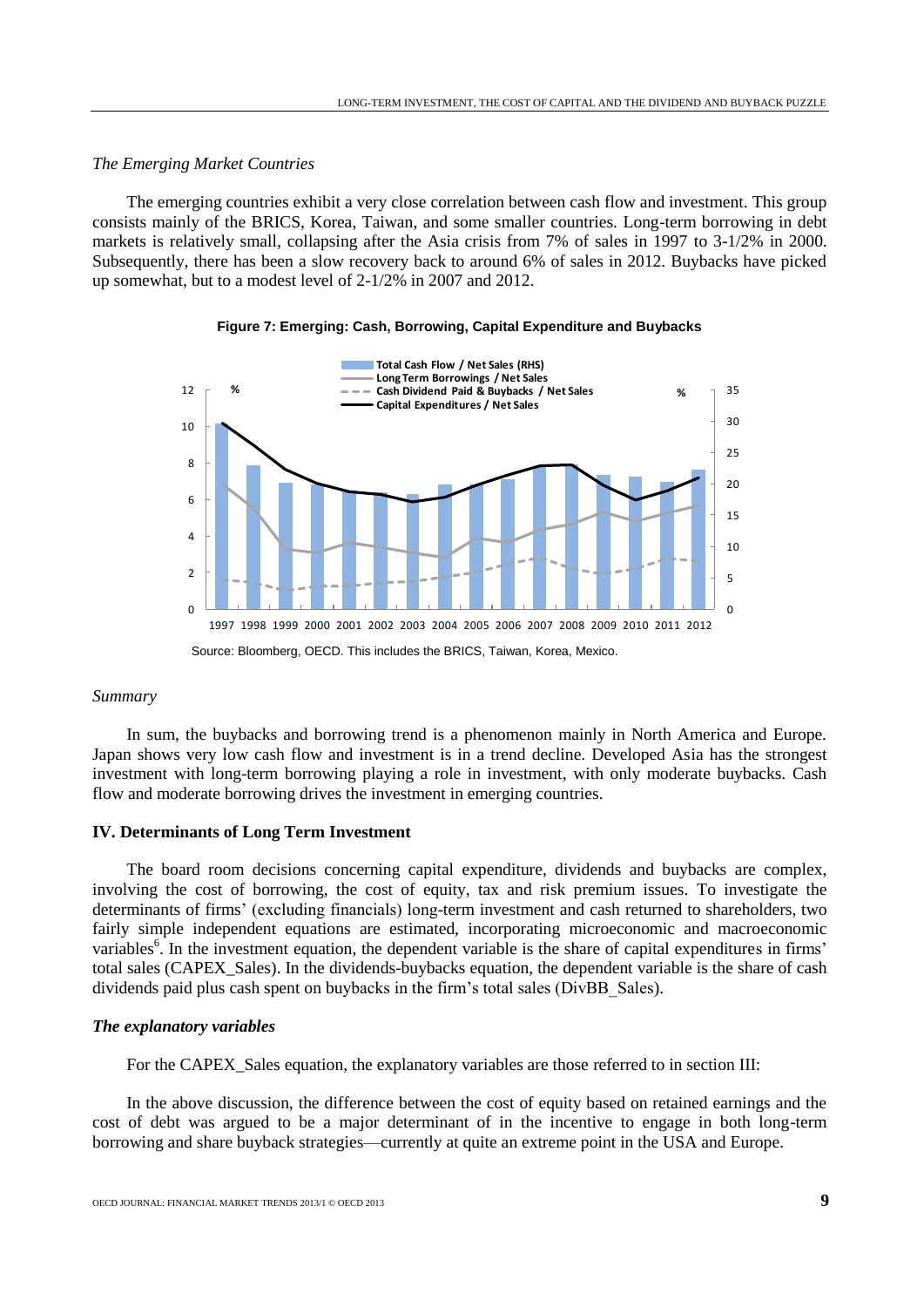- The cost of equity (k) which is measured as the dividend yield for the national benchmark plus the trend rate of growth of earnings. <sup>7</sup> A higher cost of equity discourages firms to retain earnings for the purpose of capital expenditures. CAPEX Sales is expected to have a negative relationship with this variable.
- The cost of debt (i\_AAA) is the yield of AAA-rating corporate bond index of the country location of the company. A higher bond yield discourages firms from borrowing to increase their capital expenditures. CAPEX\_Sales is expected to have a negative relationship with this variable.
- In the above discussion, buybacks and borrowing trends are quite different in the USA, Europe and Japan compared to emerging countries. Computing the cost of equity and measuring the bond yield at the country level controls for possible heterogeneity across countries in the regressions.

The accelerator effect on private long-term investment caused by economic growth is also a key determinant of long-term investment.

 Economic growth is measured by GDP growth in the home country (GDP). It is the annual per cent change in gross domestic product of the country location of the firms. The CAPEX\_Sales is expected to have a positive relationship with this variable. Table 2 divides all of the companies into quartiles, with the lowest investment/sales group in the top panel, and the highest in the bottom. There is a clear positive relationship between GDP growth and the propensity to invest.

Finally, uncertainty is measured by the firm's own stock price volatility.

• Uncertainty  $(\sigma)$  is the annual standard deviation of the firm's daily stock price. This is a firmspecific variable that proxies uncertainty about the longer-term outlook for the firm CAPEX Sales is expected to have a negative relationship with this variable.

For the dividends and buybacks equation, the explanatory variables are:

- The relative cost of equity versus debt:  $(k i_A A A)$ , which is the cost of equity as defined above minus the corporate bond rate defined above. DivBB\_Sales is expected to have a positive relationship with this variable. If the cost of retaining a dollar to invest is high and a firm can borrow very cheaply, it can reduce its costs by borrowing to pay dividends and to buy back shares.
- The average earning yield by sector: (EARN\_YLD), which is the ratio of last twelve months earning per share to current market price for the sector. Companies in low-growth sectors with a high earnings yield (low PE), such as utilities, telecommunications, oil and basic materials sectors (See Figure 8) pay higher dividends that high growth high PE companies. This variable controls for possible heterogeneity across sectors in the regressions. DivBB\_Sales is expected to have a simple positive relationship with this variable.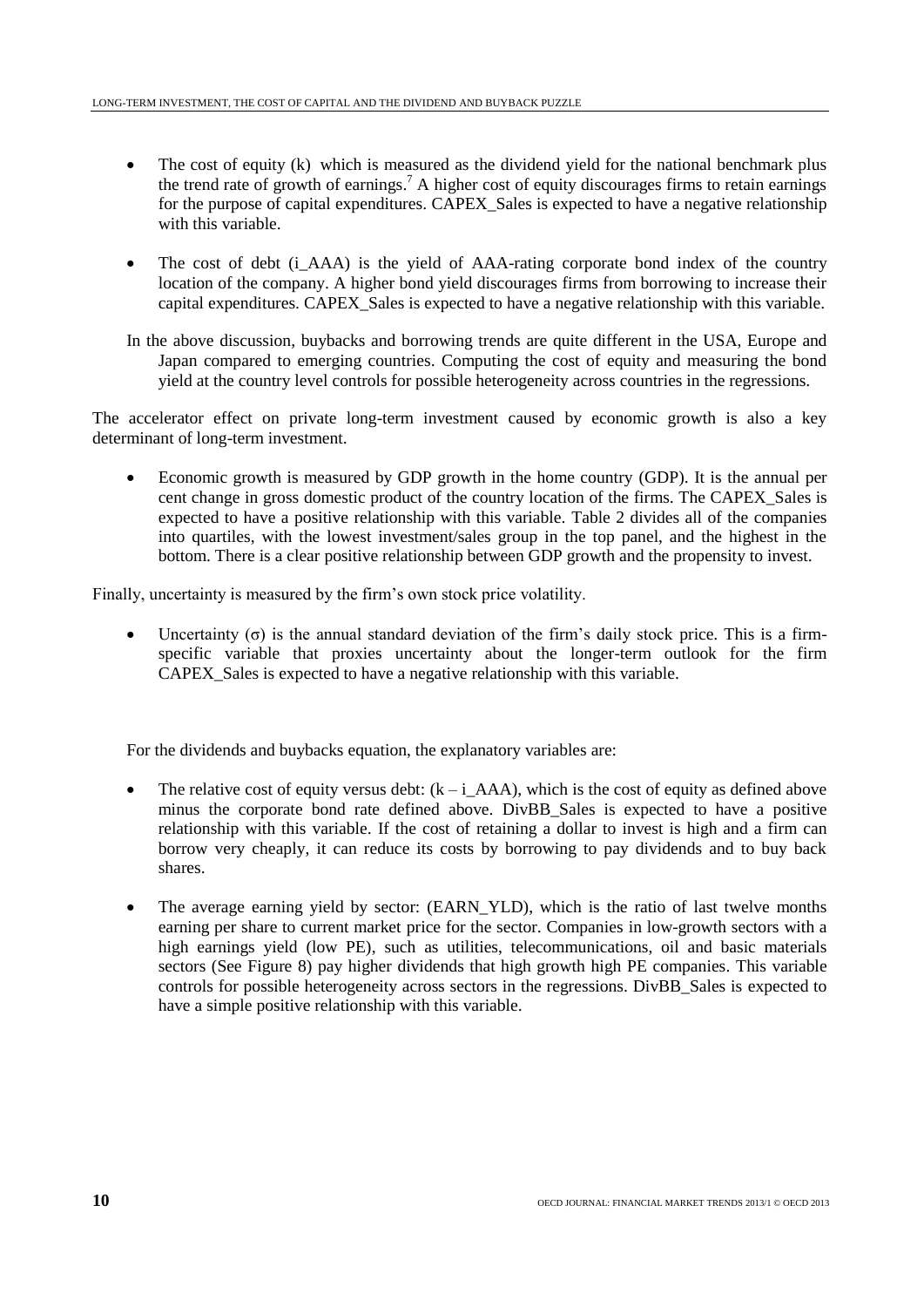

**Figure 8: Average PER and Capital Expenditures (To Sales) by Sector Over the Period 1997-2011**

Source: Datastream, OECD.

# *The data and the model*

The econometric analysis is run on a global sample of 4143 publicly traded companies from 31 countries<sup>8</sup> and 10 sectors<sup>9</sup> over the period Q1\_1997- Q4\_2011. Quarterly market and macroeconomic data were extracted from Datastream. Company data were also extracted from Bloomberg. Table 2 provides some descriptive statistics of the sample.

|             | Capital<br>expenditures<br>/ total sales<br>$(\%)$ | Cost of<br>equity (%) | Earning<br>Yield,<br>Average by<br>sector | <b>Stock price</b><br>annual<br>volatility (%) | <b>Annual GDP</b><br>growth rate<br>$(\%)$ |
|-------------|----------------------------------------------------|-----------------------|-------------------------------------------|------------------------------------------------|--------------------------------------------|
|             | Min - 25%                                          |                       |                                           |                                                |                                            |
| Mean        | 1.3                                                | 9.51                  | 4.92                                      | 28.71                                          | 1.55                                       |
| Median      | 1.40                                               | 9.17                  | 5.27                                      | 27.04                                          | 1.88                                       |
| Std. Dev.   | 0.7                                                | 1.34                  | 1.71                                      | 9.78                                           | 3.00                                       |
|             | 25% - 50%                                          |                       |                                           |                                                |                                            |
| Mean        | 3.4                                                | 9.50                  | 5.01                                      | 29.04                                          | 1.86                                       |
| Median      | 3.41                                               | 9.12                  | 5.30                                      | 27.44                                          | 2.14                                       |
| Std. Dev.   | 0.6                                                | 1.33                  | 1.59                                      | 9.80                                           | 2.86                                       |
|             | 50% - 75%                                          |                       |                                           |                                                |                                            |
| Mean        | 6.3                                                | 9.48                  | 5.00                                      | 28.86                                          | 1.93                                       |
| Median      | 6.06                                               | 9.12                  | 5.26                                      | 27.49                                          | 2.11                                       |
| Std. Dev.   | 1.2                                                | 1.39                  | 1.62                                      | 9.54                                           | 2.94                                       |
|             | 75% - Max                                          |                       |                                           |                                                |                                            |
| <b>Mean</b> | 21.1                                               | 9.80                  | 5.14                                      | 29.75                                          | 2.47                                       |
| Median      | 15.35                                              | 9.57                  | 5.40                                      | 28.26                                          | 2.48                                       |
| Std. Dev.   | 15.3                                               | 1.46                  | 1.81                                      | 10.23                                          | 3.21                                       |
|             | エレビー エーレー                                          |                       |                                           | $\sim$ $\sim$ $\sim$ $\sim$ $\sim$             |                                            |

|  | Table 2: Some Characteristics of the Data |  |  |
|--|-------------------------------------------|--|--|
|  |                                           |  |  |

Source: Datastream. This table reports the average value from Q1 1997 to Q4 2011 of the ratio shown.

In the investment equation, the dependent variable (CAPEX\_Sales) at time *t* is regressed on a set of microeconomic and macroeconomic variables described below that correspond to time *t-1,* to identify the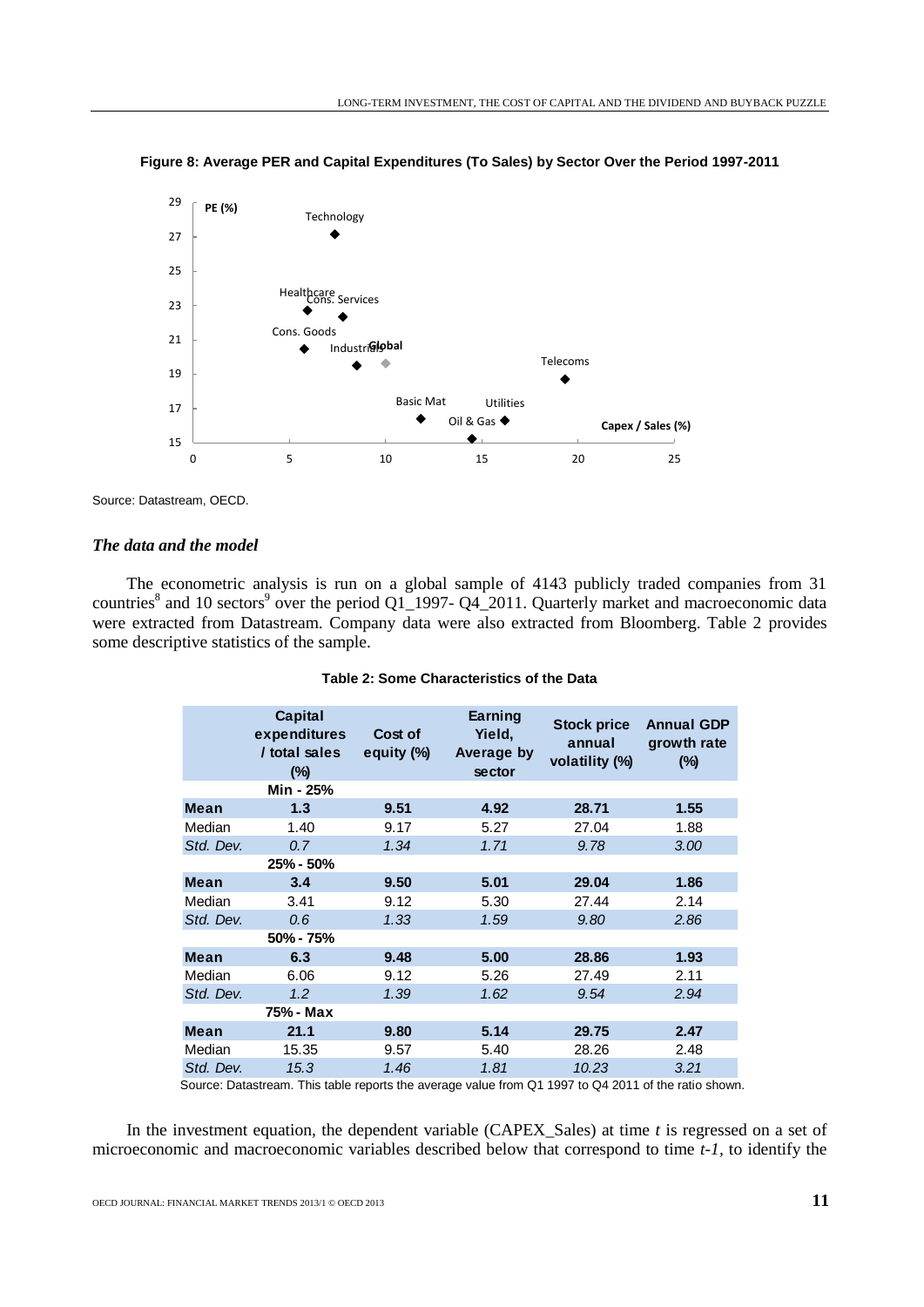main factors that drive the board room decisions concerning capital expenditure, dividends and buybacks.<sup>10</sup> In the dividend equation, the dependent variable (DivBB\_Sales) is regressed on the one-year lagged value<sup>11</sup> of microeconomic and macroeconomic variables identified in the previous literature.

The empirical model is specified by the following equations:

$$
\begin{cases}\n\text{CAPEX\_Sales}_{i,t} = \alpha_{i,t} + \beta_1 * k_{i,t-1} + \beta_2 * i \_\text{AAA}_{i,t-1} + \beta_3 * \text{GDP}_{i,t-1} + \beta_4 * \text{VOL}_{i,t-1} + \varepsilon_{i,t} \\
\text{DivBB\_Sales}_{i,t} = \gamma_{i,t} + \beta_5 * (k_{i,t-1} - i \_\text{AAA}_{i,t-1}) + \beta_6 * \text{EARN\_YLD}_{i,t-1} + \vartheta_{i,t}\n\end{cases} (10) \text{ and } (11)
$$

Both of these equations are estimated with least squares on the panel. After testing for cross-section and time-fixed versus random effects, both found to be significant, both sets of effects were included in the regressions.

# *The results*

Regressions are run on the panel of MSCI companies for the years 1997 to 2011, involving some 212,632 observations. The results are shown in Table 3.

| <b>Capital Expenditures Equation</b>      |             |
|-------------------------------------------|-------------|
| Cost of equity (%)                        | $-0.18***$  |
|                                           | $(-4.65)$   |
| AAA corporate bond yield (%)              | 0.01        |
|                                           | (1.13)      |
|                                           | $-0.01**$   |
| Stock price annual volatility (%)         | $(-1.94)$   |
|                                           | $0.07***$   |
| Annual GDP growth rate (%)                | (6.62)      |
| Dividend and Buybacks Equation            |             |
| Cost of equity - AAA corporate bond yield | $0.03***$   |
| (%)                                       | (4.89)      |
|                                           | $0.002$ *** |
| Earning Yield, Average by sector          | (12.52)     |
| <b>Total Obs.</b>                         | 212,632     |
|                                           |             |

**Table 3: Long-Term Investment and Buybacks (excluding financials)**

Note: This table shows the results of estimating an equation system for an unbalanced panel of 4143 publicly traded companies from 31 countries and 10 sectors over the period Q1 1997- Q4 2011. See section IV for the definition of the explanatory variables. Cross-section and time fixed effects are used in the regressions as is the White cross-section covariance method. \*, \*\* and \*\*\* indicate statistical significance at the 10%, 5% and 1% levels, respectively.

For the investment equation:

 The cost of equity variable is significant at the 1% level: so when cost of equity rises, there is strong evidence that firms are likely to be reducing their long capital expenditure programs. The rate of interest on AAA corporate debt variable is not supported by the data. This may suggest that the AAA corporate bond rate is not is not a representative borrowing rate for the corporations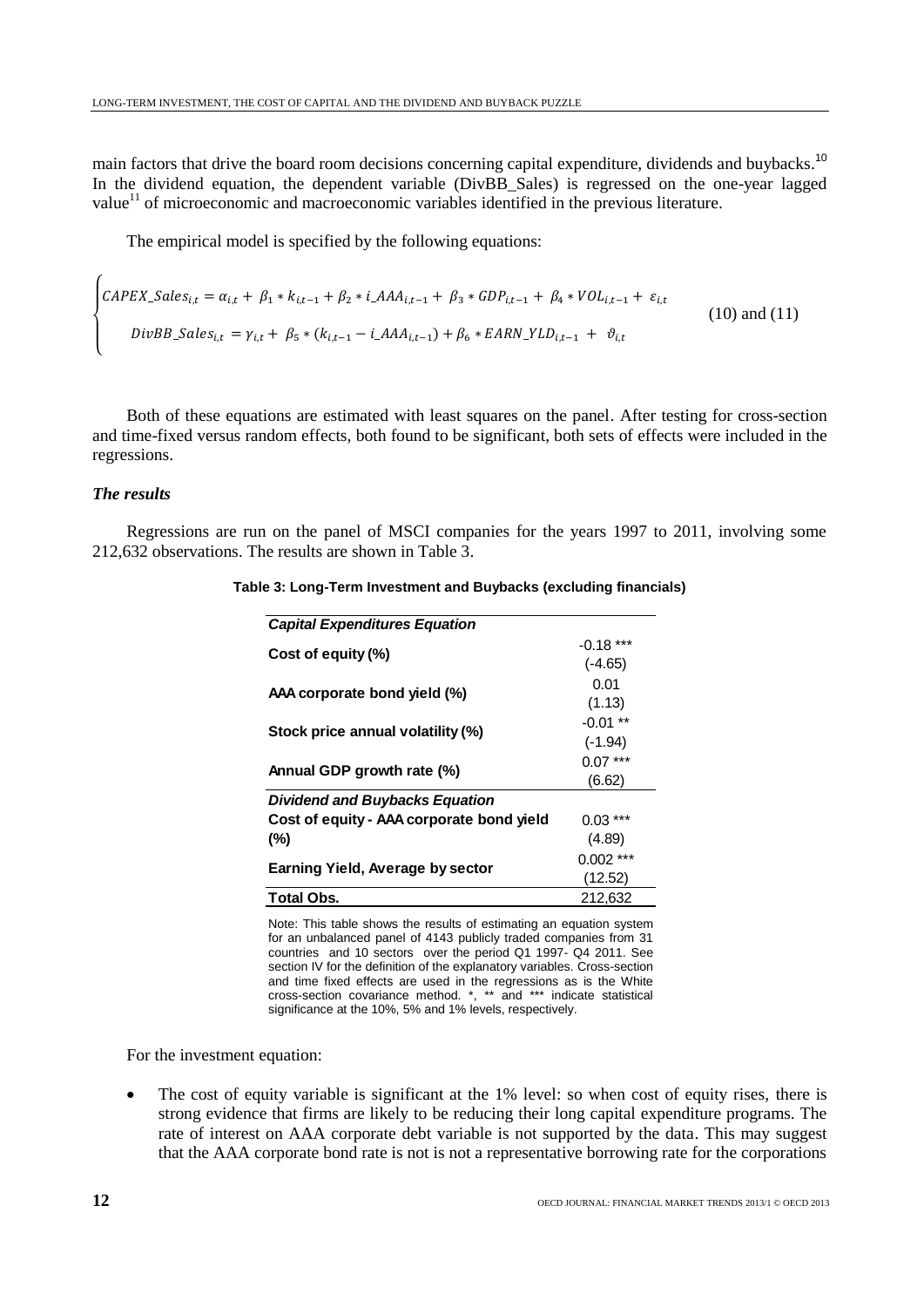in each country when considering their investment decisions. However, all corporate bond rates are correlated, and it would be surprising to obtain this result if long-term corporate borrowing was systematically negatively related to investment. An alternative hypothesis is that the use of long term-debt is related to tax and interest rate incentives. For example, in current low rate environment it makes sense for firms to lock in low rates, carry out buybacks to boost share prices up to the point where the risk premium and the cost of capital are reduced back to normal, and investment via retained earnings becomes more attractive. M&A activities, privatisation and de-equitisation accompany very low rates, rather than incentivising Investment projects.

- Uncertainty, as captured by the volatility of the firm's stock price, is of the correct negative sign and strongly supported by the data.
- Finally, the accelerator effect in the growth rate of the economy is also supported by the data at the 1% level. An increase in annual GDP growth boosts companies' long term investment relative to sales.

For the dividend and buybacks equation:

- The cost of equity versus the AAA corporate bond rate is of the correct sign and is strongly supported by the data, with significance at the 1% level. This provides strong support for the above views: that a high cost of equity and a low borrowing rate (see Figure1 for example) encourages firms to carry out buybacks and to pay higher dividends to shareholders instead of investing.
- In addition, the average earning yield by sector is significant at the 1% level.

# **V. Concluding Remarks**

- Interest rates are at extremely low levels to support banks, and the search for yield has pushed the liquidity driven speculative bubble from real estate, derivatives and structured products markets into the corporate debt market. Equities have rallied strongly too, as investors are forced out of low-yielding cash and bonds. This asset cycle is certainly helping banks reduce losses on illiquid securities market products hidden on their balance sheet. In principle, the equity rally could also reduce the cost of equity making retained earning investment projects more attractive.
- However, as shown in Table 1, equities would have to rally to unrealistic levels to restore even normal equity risk premia at current bond yields. This should not be allowed to happen. Bonds will have to move back in line with nominal GDP trend growth before it is safe to invest for longterm growth. But this will not happen smoothly. Markets are assuming that this transition from low to higher rates can be handled smoothly by policy makers, when in fact this assumption may not be validated. In that case, bond volatility would likely be large, and banks that dominate derivatives businesses have not been separated to reduce the riskiness of a sharp rise in bond yields and renewed falls in asset prices. New fragility problems may arise in banks at this point in time.
- The paper presents a panel model using more than 4,000 global companies and shows that the Capex decision in general depend on the cost of equity, the accelerator and uncertainty, whereas buybacks are driven mainly by the gap between the cost of equity and debt. Right now the incentive structure implied by very low interest rates, which may be sustained for a long time, together with tax incentives, works directly against long-term investment. Debt finance is cheap,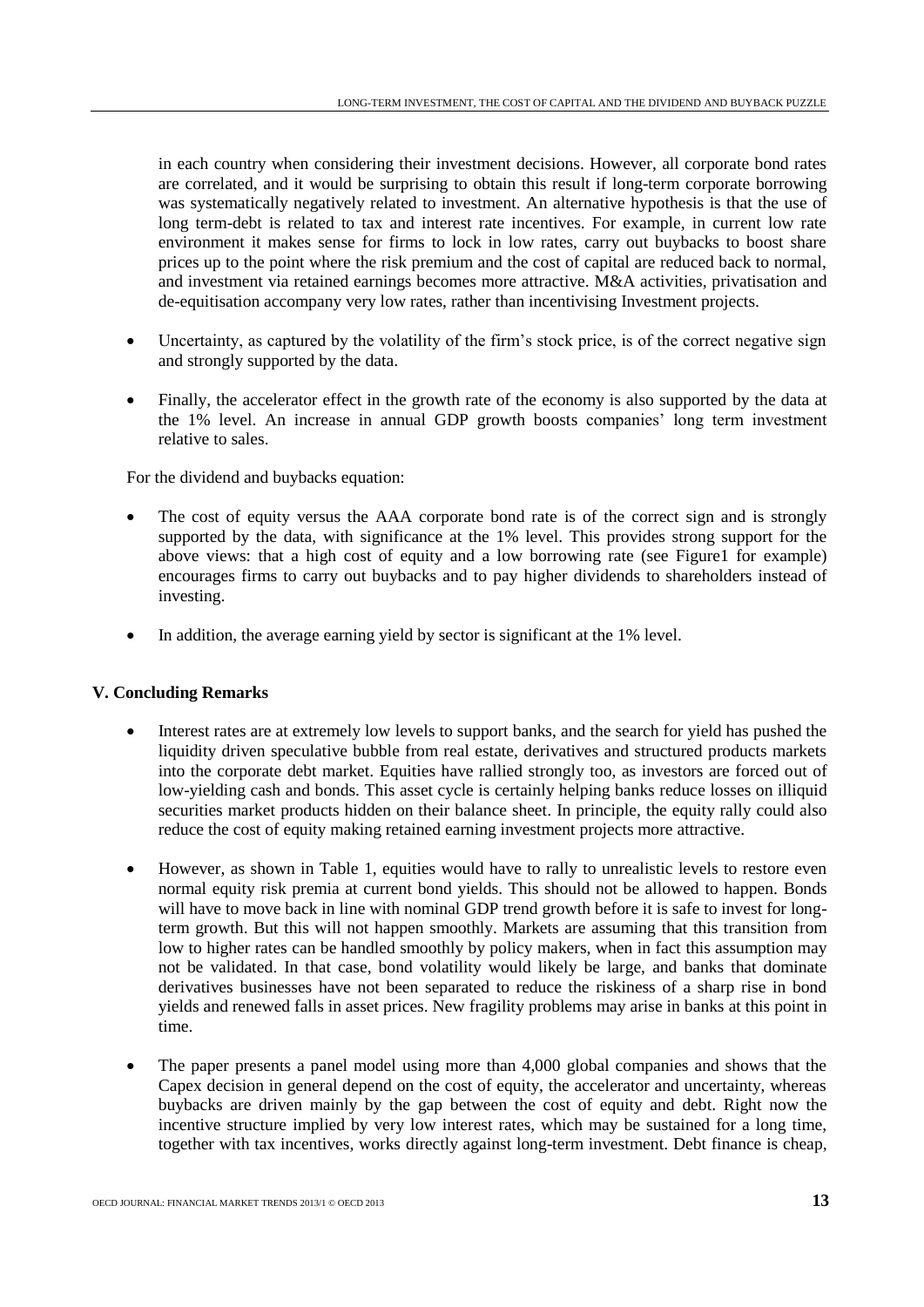while the cost of equity capital needed for risky long-term investment is still high (unaffected by low rates). This combination provides a direct incentive for borrowing to carry out buybacks (deequitisation), shown to be at record levels in section III.

- In an environment of weak sales growth and high uncertainty, companies (particularly in Anglo-Saxon countries) are keeping their capital expenditure contained, and they are taking advantage of cheap corporate borrowing rates to issue debt and build up cash flow. This cash flow is used for paying dividends and carrying out buybacks of shares. Many companies that embark on investment now are punished by the selling down of their shares. This makes it difficult for policy to feed into normal recovery patterns—for investment to pick up, create jobs, and eventually cause the consumer to follow.
- Weak investment reduces future potential growth, and this in turn creates inflation and growth bottlenecks.
- The best way to improve long-term investment, are policies that return interest rates to normal levels, and reduce the distorted incentives for buybacks and low investment.

## **Notes**

- 1. For example, China Rail 10 year BBB+ was 16 time over-subscribed, and the unrated Agile Property from China was 10 times oversubscribed.
- 2. See Cohen, Hasset and Hubbard, (1999). This paper ignores inflation, given the sample period explored later on.
- 3. This may be double taxed if there is no company tax credit at the company tax rate tc and the personal rate t, so that (1-td) is (1-t-tc-tc.t). Notice that if the capital gains tax and the dividend tax were aligned, the cost would just be the \$1 retained.
- 4. The 10-Year US government bond yield plus the equity risk premium equals the dividend yield plus expected trend earnings growth of the S&P 500.
- 5. Hoshi et al. (1991) and Shin and Park (1999) who find that non Keiretsu / Chaebol group firms in Japan and Korea exhibit positive sensitivity of investments to cash flows. Hoshi et.al. found that firms that tried to leave bank structures in the 1980's were financially constrained. This of course worked against these firms in the long-running bank crisis.
- 6. Further work could look at systems estimation of more complex models. This work is provided to give a general indication of the tendencies in more than 4,000 global companies.
- 7. In other words, the 10-Year government bond yield plus the equity risk premium equals the dividend yield plus expected trend earnings growth of the national equity benchmark.
- 8. These firms can be located in North America (United States, Canada), Europe (Austria, Belgium, Denmark, Finland, France, Germany, Greece, Ireland, Italy, Netherlands, Norway, Portugal, Spain, Sweden, Switzerland, United Kingdom), Asia-Pacific (Australia, Japan, New-Zealand, Hong-Kong, Singapore), Emerging countries (Brazil, China, India, Mexico, Russia, South-Africa, South-Korea, Taiwan).